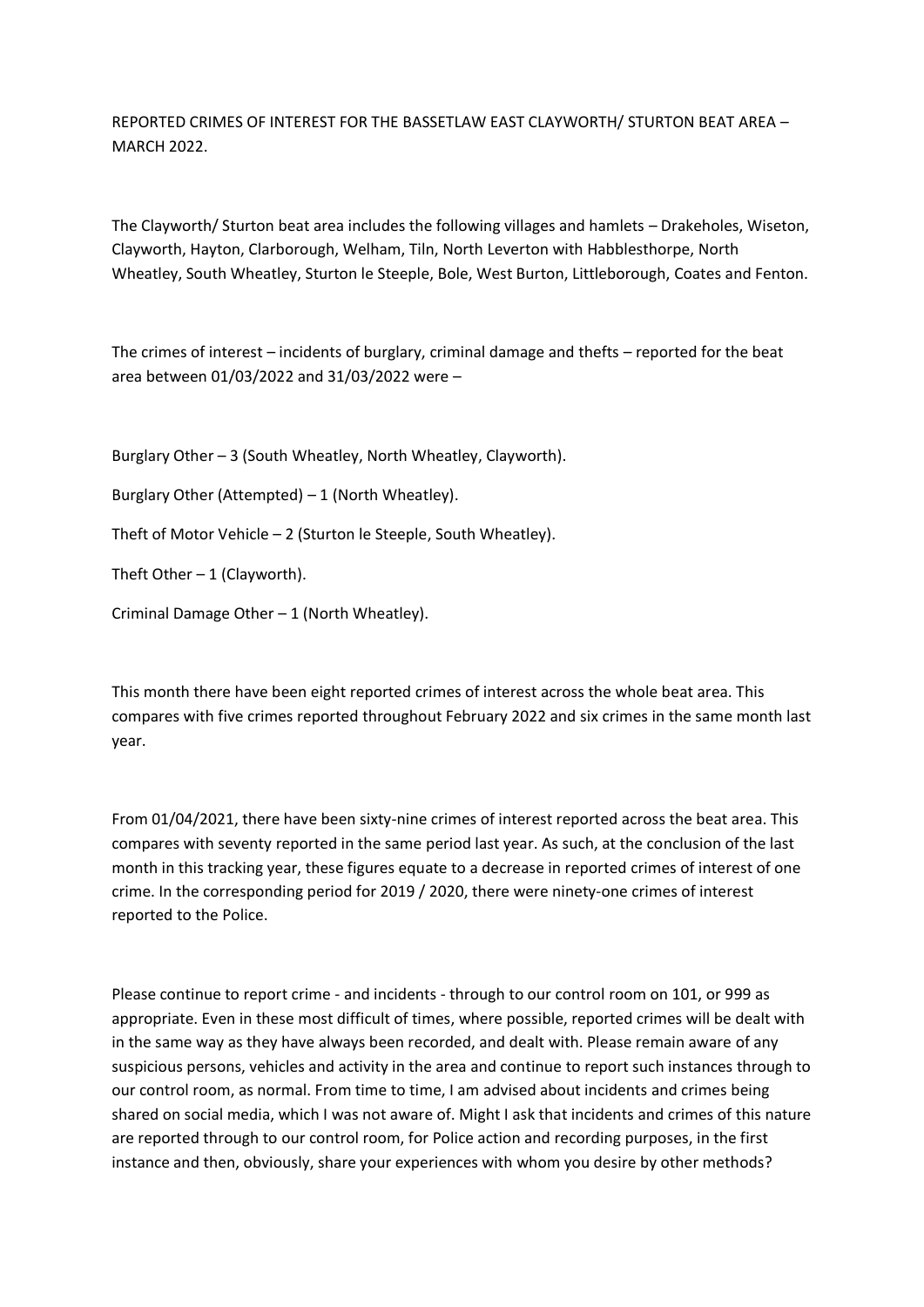As from February 2020, the Police report has included anti-social behaviour incidents only, negating other incident types from this category, such as hoax calls to the emergency services, found/ abandoned vehicles and wildlife/ animal issues. This month there has been three reported incident of anti-social behaviour across the whole beat area. This compares with one reported incident for February 2022 and two reported for the same month in 2021.

**As I complete this report, I would like to take this opportunity to advise you all that this will be the last Police report that you will be receiving from me, this is the last report in the tracking year and would seem to be the right time to do this. I retire from the Force at the end of April. Might I take this opportunity to sincerely thank all community members for the help and support you have given me over the last fifteen, or so, years. It is, and has been, genuinely, greatly appreciated. I have thoroughly enjoyed my service with Nottinghamshire Police, and serving you all.**

**Over the years, residents have been encouraged to report suspicious persons, vehicles and activity through to our control room and, community members seem more comfortable in doing so. This, in turn, has generally seen a reduction in reported crimes of interest (burglaries/ thefts/ criminal damage) across the beat areas I cover. Might I just remind you all of a couple of comments I have used in previous Police reports – If you witness something which does not seem right, it probably isn't, and, also, Who known the villages best?? The Villagers themselves, of course.** 

**I would also like to take this opportunity to thank newsletter editors and website managers for their support, too, in making my Police reports available in their local publications and websites. Both these outlets are crucial in being able to share information locally, and allows parish members to remain connected, and informed.**

**Thanks to you all.**

My contact number is 07525 226838 and my E-mail address has recently changed to [David.Airey@Notts.Police.uk.](about:blank) PC 2895 James Pickersgill is the beat manager for the area. He has a contact number of 07525 226479 and a new E-mail address of [James.Pickersgill@Notts.Police.uk.](about:blank) We are presently both still able to receive E-mails to the old addresses in the interim period.

**Please do not use these telephone numbers to report incidents and/ or crimes. Works numbers should only be used for non-urgent matters – including seeking advice and/ or information.**

**I continue to receive calls on my works phone from residents wising to report incidents and crimes. In many cases these calls are received when I am on rest days or annual leave and have not got my works phone to hand. Residents must be comfortable in reporting these occurrences to our control room on 101, or 999 as appropriate, in order to receive the best, and real time, service from those officers who are on duty.**